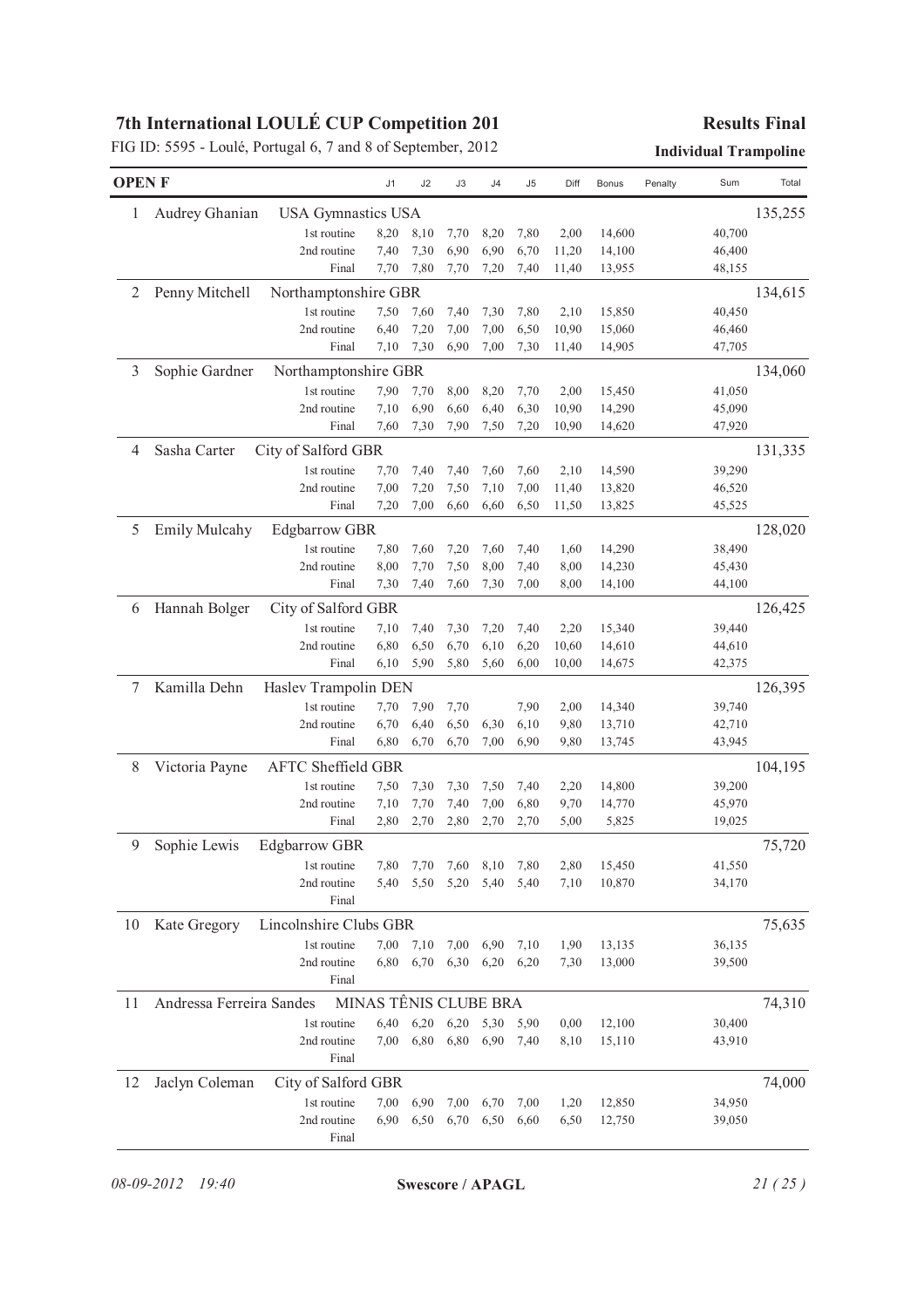|              | FIG ID: 5595 - Loulé, Portugal 6, 7 and 8 of September, 2012 |      |      |      |        |                            |       |              |         | <b>Individual Trampoline</b> |        |
|--------------|--------------------------------------------------------------|------|------|------|--------|----------------------------|-------|--------------|---------|------------------------------|--------|
| <b>OPENF</b> |                                                              | J1   | J2   | J3   | J4     | J5                         | Diff  | <b>Bonus</b> | Penalty | Sum                          | Total  |
| 13           | Daphné Merlevede<br><b>Rust-Roest BEL</b>                    |      |      |      |        |                            |       |              |         |                              | 71,680 |
|              | 1st routine                                                  | 5,50 | 5,50 | 5,50 | 5,10   | 5,40                       | 1,50  | 13,380       |         | 31,280                       |        |
|              | 2nd routine                                                  | 6,60 | 6,50 | 6,40 | 5,80   | 6,50                       | 7,10  | 13,900       |         | 40,400                       |        |
|              | Final                                                        |      |      |      |        |                            |       |              |         |                              |        |
| 14           | City of Salford GBR<br>Bronagh Patterson                     |      |      |      |        |                            |       |              |         |                              | 68,830 |
|              | 1st routine                                                  | 7,10 | 6,50 | 6,60 | 6,60   | 6,50                       | 1,10  | 12,360       |         | 33,160                       |        |
|              | 2nd routine                                                  | 6,40 | 6,20 | 6,00 | 6,20   | 6,10                       | 4,50  | 12,670       |         | 35,670                       |        |
|              | Final                                                        |      |      |      |        |                            |       |              |         |                              |        |
| 15           | Lynn Patrouille<br><b>Rust-Roest BEL</b>                     |      |      |      |        |                            |       |              |         |                              | 65,970 |
|              | 1st routine                                                  | 5,20 | 5,40 | 5,20 | 5,10   | 5,20                       | 0,60  | 9,860        |         | 26,060                       |        |
|              | 2nd routine                                                  | 5,60 | 6,30 | 6,20 | 6,00   | 6,20                       | 7,40  | 14,110       |         | 39,910                       |        |
|              | Final                                                        |      |      |      |        |                            |       |              |         |                              |        |
| 16           | Lina Sjoberg<br>Swedish Gymnastic SWE                        |      |      |      |        |                            |       |              |         |                              | 55,410 |
|              | 1st routine                                                  | 1,80 | 1,80 | 1,80 | 1,90   | 2,00                       | 1,70  | 4,550        |         | 11,750                       |        |
|              | 2nd routine                                                  | 6,40 | 6,60 | 6,50 | 6,20   | 6,50                       | 10,30 | 13,960       |         | 43,660                       |        |
|              | Final                                                        |      |      |      |        |                            |       |              |         |                              |        |
| 17           | Mafalda Prazeres<br><b>LGC POR</b>                           |      |      |      |        |                            |       |              |         |                              | 53,645 |
|              | 1st routine                                                  | 8,30 | 7,90 | 7,80 | 8,40   | 8,30                       | 9,00  | 14,870       |         | 48,370                       |        |
|              | 2nd routine<br>Final                                         | 0,80 | 0,80 | 0,80 | 0,80   | 0,80                       | 1,30  | 1,575        |         | 5,275                        |        |
| 18           | Dorien Glassee<br>Corpus Sanum Herentals BEL                 |      |      |      |        |                            |       |              |         |                              | 47,880 |
|              | 1st routine                                                  | 6,80 | 6,70 | 6,80 | 7,20   | 7,10                       | 1,00  | 14,090       |         | 35,790                       |        |
|              | 2nd routine                                                  | 1,90 | 1,70 | 1,60 | 1,70   | 1,90                       | 2,40  | 4,390        |         | 12,090                       |        |
|              | Final                                                        |      |      |      |        |                            |       |              |         |                              |        |
| 19           | MARIANA RODRIGUES CARVALHO DE AQUINO                         |      |      |      | 46,600 |                            |       |              |         |                              |        |
|              | 1st routine                                                  | 0,70 | 0,70 | 0,70 | 0,80   | 0,80                       | 0,00  | 1,670        |         | 3,870                        |        |
|              | 2nd routine                                                  | 5,90 | 5,60 | 5,50 | 5,90   | 5,30                       | 9,90  | 15,830       |         | 42,730                       |        |
|              | Final                                                        |      |      |      |        |                            |       |              |         |                              |        |
| 20           | Anouschka Boons<br>Corpus Sanum Herentals BEL                |      |      |      |        |                            |       |              |         |                              | 40,980 |
|              | 1st routine                                                  | 6,10 | 5,70 | 5,80 | 5,90   | 5,60                       | 1,30  | 13,170       |         | 31,870                       |        |
|              | 2nd routine                                                  | 1,30 | 1,30 | 1,20 | 1,20   | 1,30                       | 2,30  | 3,010        |         | 9,110                        |        |
|              | Final                                                        |      |      |      |        |                            |       |              |         |                              |        |
| 21           | Helena-Berry Ayre<br><b>AFTC Sheffield GBR</b>               |      |      |      |        |                            |       |              |         |                              | 30,810 |
|              | 1st routine                                                  | 2,60 | 2,40 | 2,60 | 2,50   | 2,70                       | 1,30  | 5,670        |         | 14,670                       |        |
|              | 2nd routine                                                  | 2,40 | 2,30 | 2,30 | 2,60   | 2,30                       | 3,50  | 5,640        |         | 16,140                       |        |
|              | Final                                                        |      |      |      |        |                            |       |              |         |                              |        |
| 22           | Amanda Harris<br>Northamptonshire GBR                        |      |      |      |        |                            |       |              |         |                              | 0,000  |
|              | 1st routine                                                  |      |      |      |        |                            |       |              |         |                              |        |
|              | 2nd routine                                                  |      |      |      |        |                            |       |              |         |                              |        |
|              | Final                                                        |      |      |      |        |                            |       |              |         |                              |        |
|              | Judges panel qualifying round                                |      |      |      |        | <b>Judges panel finals</b> |       |              |         |                              |        |
|              |                                                              |      |      |      |        |                            |       |              |         |                              |        |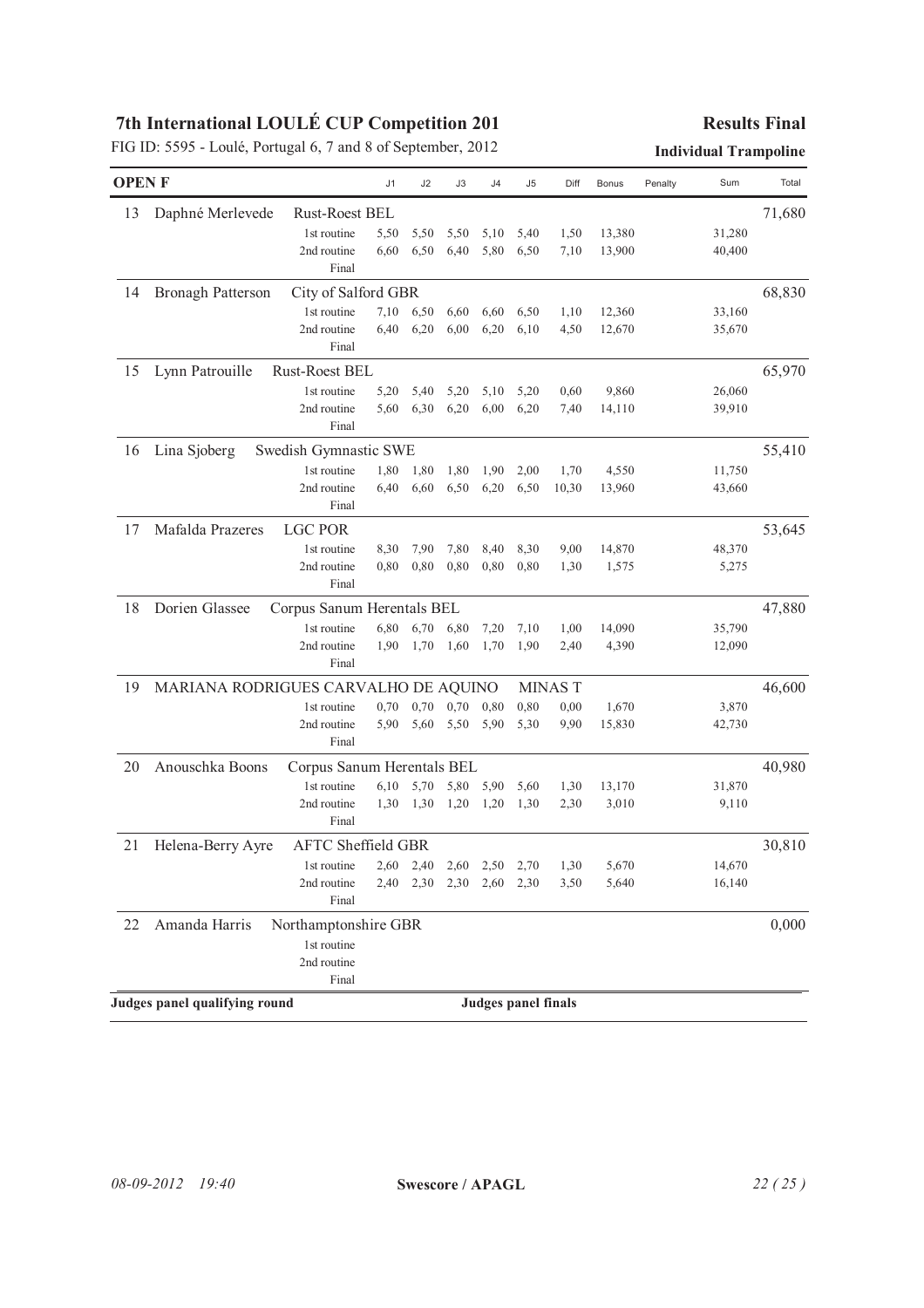|               |                                                   |      |      |      |      |      |       |              |         | <b>Individual Trampoline</b> |         |
|---------------|---------------------------------------------------|------|------|------|------|------|-------|--------------|---------|------------------------------|---------|
| <b>OPEN M</b> |                                                   | J1   | J2   | J3   | J4   | J5   | Diff  | <b>Bonus</b> | Penalty | Sum                          | Total   |
| 1             | Oleg Talskiy<br>Krasnodar RUS                     |      |      |      |      |      |       |              |         |                              | 154,630 |
|               | 1st routine                                       | 8,30 | 8,10 | 8,40 | 8,60 | 7,80 | 2,90  | 17,480       |         | 45,180                       |         |
|               | 2nd routine                                       | 7,20 | 7,40 | 7,30 | 7,30 | 7,20 | 15,60 | 16,680       |         | 54,080                       |         |
|               | Final                                             | 7,50 | 7,80 | 7,40 | 7,50 | 7,80 | 15,60 | 16,970       |         | 55,370                       |         |
| 2             | Kevin Vandamme<br>Belgium GymnastiekFederatie BEL |      |      |      |      |      |       |              |         |                              | 146,675 |
|               | 1st routine                                       | 8,50 | 8,00 | 8,10 | 8,30 | 8,30 | 3,30  | 16,830       |         | 44,830                       |         |
|               | 2nd routine                                       | 7,20 | 7,00 | 6,90 | 7,10 | 7,20 | 14,00 | 16,180       |         | 51,480                       |         |
|               | Final                                             | 7,00 | 6,90 | 6,30 | 6,70 | 6,50 | 14,20 | 16,065       |         | 50,365                       |         |
| 3             | Andreas Secher<br>Haslev Trampolin DEN            |      |      |      |      |      |       |              |         |                              | 141,845 |
|               | 1st routine                                       | 7,40 | 7,30 | 7,40 | 7,30 | 7,50 | 2,50  | 17,230       |         | 41,830                       |         |
|               | 2nd routine                                       | 7,10 | 6,50 | 6,30 | 6,60 | 6,70 | 14,00 | 15,990       |         | 49,790                       |         |
|               | Final                                             | 7,00 | 6,80 | 7,20 | 6,70 | 6,50 | 14,00 | 15,725       |         | 50,225                       |         |
| 4             | Nick Winther<br><b>AFTC Sheffield GBR</b>         |      |      |      |      |      |       |              |         |                              | 139,665 |
|               | 1st routine                                       | 8,10 | 8,10 | 8,20 | 8,20 | 8,30 | 3,30  | 15,990       |         | 43,790                       |         |
|               | 2nd routine                                       | 8,20 | 7,90 | 8,10 | 8,30 | 8,20 | 6,70  | 16,140       |         | 47,340                       |         |
|               | Final                                             | 9,00 | 8,70 | 8,20 | 8,70 | 8,10 | 6,70  | 16,235       |         | 48,535                       |         |
| 5             | André Lico<br><b>LGC POR</b>                      |      |      |      |      |      |       |              |         |                              | 125,760 |
|               | 1st routine                                       | 8,30 | 8,10 | 8,10 | 8,20 | 8,30 | 2,80  | 17,060       |         | 44,460                       |         |
|               | 2nd routine                                       | 6,60 | 6,60 | 6,70 | 6,20 | 6,60 | 14,20 | 15,540       |         | 49,540                       |         |
|               | Final                                             | 4,50 | 4,40 | 4,70 | 4,30 | 4,20 | 8,80  | 9,760        |         | 31,760                       |         |
| 6             | Sergey Kovalev<br><b>Rostov RUS</b>               |      |      |      |      |      |       |              |         |                              | 113,495 |
|               | 1st routine                                       | 7,50 | 6,90 | 7,30 | 7,50 | 7,40 | 3,30  | 17,110       |         | 42,610                       |         |
|               | 2nd routine                                       | 7,50 | 7,20 | 7,50 | 7,30 | 7,40 | 15,00 | 16,800       |         | 54,000                       |         |
|               | Final                                             | 2,20 | 2,20 | 2,10 | 2,10 | 2,20 | 5,10  | 5,285        |         | 16,885                       |         |
| 7             | Oleg Piunov<br>Krasnodar RUS                      |      |      |      |      |      |       |              |         |                              | 109,155 |
|               | 1st routine                                       | 7,70 | 7,60 | 7,80 | 8,50 | 8,40 | 3,10  | 17,260       |         | 44,260                       |         |
|               | 2nd routine                                       | 6,90 | 6,80 | 6,70 | 7,20 | 7,20 | 16,20 | 15,980       |         | 53,080                       |         |
|               | Final                                             | 1,50 | 1,50 | 1,50 | 1,40 | 1,50 | 3,80  | 3,515        |         | 11,815                       |         |
| 8             | Matthew Russell<br>Northamptonshire GBR           |      |      |      |      |      |       |              |         |                              | 107,805 |
|               | 1st routine                                       | 7,80 | 7,90 | 7,70 | 8,10 | 8,20 | 2,60  | 16,620       |         | 43,020                       |         |
|               | 2nd routine                                       | 6,50 | 6,40 | 6,00 | 6,40 | 6,60 | 13,80 | 15,330       |         | 48,430                       |         |
|               | Final                                             | 2,10 | 2,00 | 2,20 | 2,10 | 2,10 | 5,10  | 4,955        |         | 16,355                       |         |
| 9             | Peter Cracknell<br><b>Edgbarrow GBR</b>           |      |      |      |      |      |       |              |         |                              | 89,240  |
|               | 1st routine                                       | 7,90 | 7,70 | 7,50 | 7,30 | 7,50 | 2,70  | 15,560       |         | 40,960                       |         |
|               | 2nd routine                                       | 7,50 | 7,40 | 6,90 | 7,20 | 7,00 | 10,90 | 15,780       |         | 48,280                       |         |
|               | Final                                             |      |      |      |      |      |       |              |         |                              |         |
| 10            | Jake Chattaway<br>Lincolnshire Clubs GBR          |      |      |      |      |      |       |              |         |                              | 86,930  |
|               | 1st routine                                       | 7,50 | 7,60 | 7,50 | 7,60 | 7,20 | 2,90  | 16,060       |         | 41,560                       |         |
|               | 2nd routine                                       | 6,50 | 6,10 | 6,10 | 6,30 | 6,20 | 11,10 | 15,670       |         | 45,370                       |         |
|               | Final                                             |      |      |      |      |      |       |              |         |                              |         |
| 11            | Oliver Boag<br>Northamptonshire GBR               |      |      |      |      |      |       |              |         |                              | 84,870  |
|               | 1st routine                                       | 8,40 | 7,90 | 8,20 | 8,70 | 8,60 | 2,40  | 17,140       |         | 44,740                       |         |
|               | 2nd routine                                       | 5,70 | 5,60 | 5,10 | 5,50 | 5,40 | 10,90 | 12,730       |         | 40,130                       |         |
|               | Final                                             |      |      |      |      |      |       |              |         |                              |         |
| 12            | Glyn Dickinson<br>Northamptonshire GBR            |      |      |      |      |      |       |              |         |                              | 83,440  |
|               | 1st routine                                       | 7,30 | 7,30 | 7,40 | 7,50 | 7,50 | 2,00  | 15,090       |         | 39,290                       |         |
|               | 2nd routine                                       | 7,00 | 6,40 | 6,30 | 7,00 | 6,70 | 9,10  | 14,950       |         | 44,150                       |         |
|               | Final                                             |      |      |      |      |      |       |              |         |                              |         |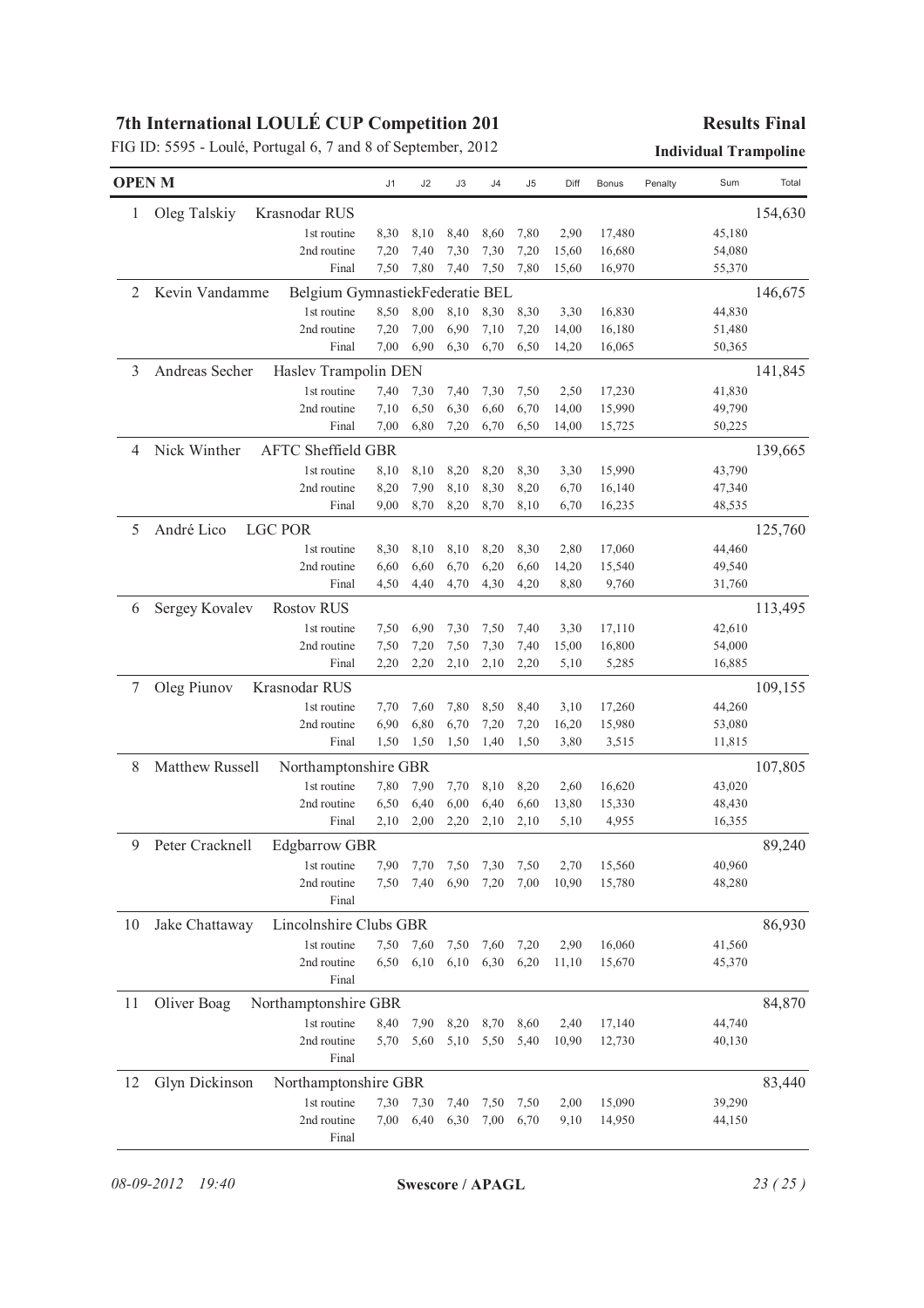|    | <b>OPEN M</b>                               | J1   | J2   | J3   | J4   | J <sub>5</sub> | Diff  | <b>Bonus</b> | Sum<br>Penalty | Total  |
|----|---------------------------------------------|------|------|------|------|----------------|-------|--------------|----------------|--------|
| 13 | Matthew Richards<br>Lincolnshire Clubs GBR  |      |      |      |      |                |       |              |                | 79,020 |
|    | 1st routine                                 | 6,60 | 7,00 | 6,50 | 6,50 | 6,90           | 2,20  | 14,680       | 36,880         |        |
|    | 2nd routine                                 | 6,70 | 6,40 | 6,50 | 6,80 | 6,70           | 7,20  | 15,040       | 42,140         |        |
|    | Final                                       |      |      |      |      |                |       |              |                |        |
| 14 | Gary Halfteck<br><b>Edgbarrow GBR</b>       |      |      |      |      |                |       |              |                | 78,160 |
|    | 1st routine                                 | 7,10 | 6,30 | 6,40 | 6,20 | 7,00           | 2,20  | 14,760       | 36,660         |        |
|    | 2nd routine                                 | 6,80 | 6,70 | 6,40 | 6,70 | 6,80           | 6,90  | 14,400       | 41,500         |        |
|    | Final                                       |      |      |      |      |                |       |              |                |        |
| 15 | Noah Orr<br><b>USA Gymnastics USA</b>       |      |      |      |      |                |       |              |                | 77,100 |
|    | 1st routine                                 | 8,00 | 7,90 | 7,50 | 7,90 | 7,90           | 3,10  | 15,880       | 42,680         |        |
|    | 2nd routine                                 | 4,80 | 5,20 | 4,90 | 5,00 | 5,00           | 8,80  | 10,720       | 34,420         |        |
|    | Final                                       |      |      |      |      |                |       |              |                |        |
| 16 | Jerrett Jensen<br><b>USA Gymnastics USA</b> |      |      |      |      |                |       |              |                | 73,830 |
|    | 1st routine                                 | 4,70 | 4,50 | 4,60 | 5,00 | 5,00           | 0,80  | 9,760        | 24,860         |        |
|    | 2nd routine                                 | 6,40 | 6,70 | 6,60 | 6,80 | 6,40           | 14,20 | 15,070       | 48,970         |        |
|    | Final                                       |      |      |      |      |                |       |              |                |        |
| 17 | Evgeny Chernoivanov<br><b>Rostov RUS</b>    |      |      |      |      |                |       |              |                | 73,670 |
|    | 1st routine                                 | 8,60 | 8,30 | 8,40 | 8,70 | 8,50           | 3,10  | 17,060       | 45,660         |        |
|    | 2nd routine                                 | 3,60 | 3,80 | 3,50 | 4,00 | 3,60           | 8,40  | 8,610        | 28,010         |        |
|    | Final                                       |      |      |      |      |                |       |              |                |        |
| 18 | Sean-og Maguire<br>Antrim Phoenix NIR       |      |      |      |      |                |       |              |                | 72,940 |
|    | 1st routine                                 | 6,70 | 5,90 | 6,00 | 5,50 | 6,00           | 1,80  | 14,330       | 34,030         |        |
|    | 2nd routine                                 | 6,20 | 5,60 | 6,00 | 5,30 | 5,50           | 7,40  | 14,410       | 38,910         |        |
|    | Final                                       |      |      |      |      |                |       |              |                |        |
| 19 | Alexey Iasschenko<br>Krasnodar RUS          |      |      |      |      |                |       |              |                | 55,040 |
|    | 1st routine                                 | 7,80 | 7,40 | 7,20 | 8,00 | 7,50           | 3,10  | 18,000       | 43,800         |        |
|    | 2nd routine                                 | 1,20 | 1,30 | 1,20 | 1,30 | 1,40           | 3,80  | 3,640        | 11,240         |        |
|    | Final                                       |      |      |      |      |                |       |              |                |        |
| 20 | David Manukyan<br>Krasnodar RUS             |      |      |      |      |                |       |              |                | 49,900 |
|    | 1st routine                                 | 7,80 | 7,70 | 8,10 | 8,10 | 8,10           | 2,60  | 17,380       | 43,980         |        |
|    | 2nd routine                                 | 0,70 | 0,70 | 0,70 | 0,70 | 0,70           | 2,00  | 1,820        | 5,920          |        |
|    | Final                                       |      |      |      |      |                |       |              |                |        |
| 21 | David Andersson<br><b>GK Frivolten SWE</b>  |      |      |      |      |                |       |              |                | 31,230 |
|    | 1st routine                                 | 1,20 | 1,10 | 1,10 | 1,00 | 1,20           | 1,30  | 2,910        | 7,610          |        |
|    | 2nd routine                                 | 3,10 | 2,80 | 2,80 | 3,10 | 3,00           | 7,40  | 7,320        | 23,620         |        |
|    | Final                                       |      |      |      |      |                |       |              |                |        |
| 22 | Jack Blencowe<br><b>AFTC Sheffield GBR</b>  |      |      |      |      |                |       |              | Withdrawn      | 0,000  |
|    | 1st routine                                 |      |      |      |      |                |       |              | 0,000          |        |
|    | 2nd routine                                 |      |      |      |      |                |       |              | 0,000          |        |
|    | Final                                       |      |      |      |      |                |       |              | 0,000          |        |
| 22 | Nick Davies<br><b>AFTC Sheffield GBR</b>    |      |      |      |      |                |       |              | Withdrawn      | 0,000  |
|    | 1st routine                                 |      |      |      |      |                |       |              | 0,000          |        |
|    | 2nd routine                                 |      |      |      |      |                |       |              | 0,000          |        |
|    | Final                                       |      |      |      |      |                |       |              | 0,000          |        |
| 22 | Philip Birkett<br><b>Edgbarrow GBR</b>      |      |      |      |      |                |       |              |                | 0,000  |
|    | 1st routine                                 |      |      |      |      |                |       |              |                |        |
|    | 2nd routine                                 |      |      |      |      |                |       |              |                |        |
|    | Final                                       |      |      |      |      |                |       |              |                |        |